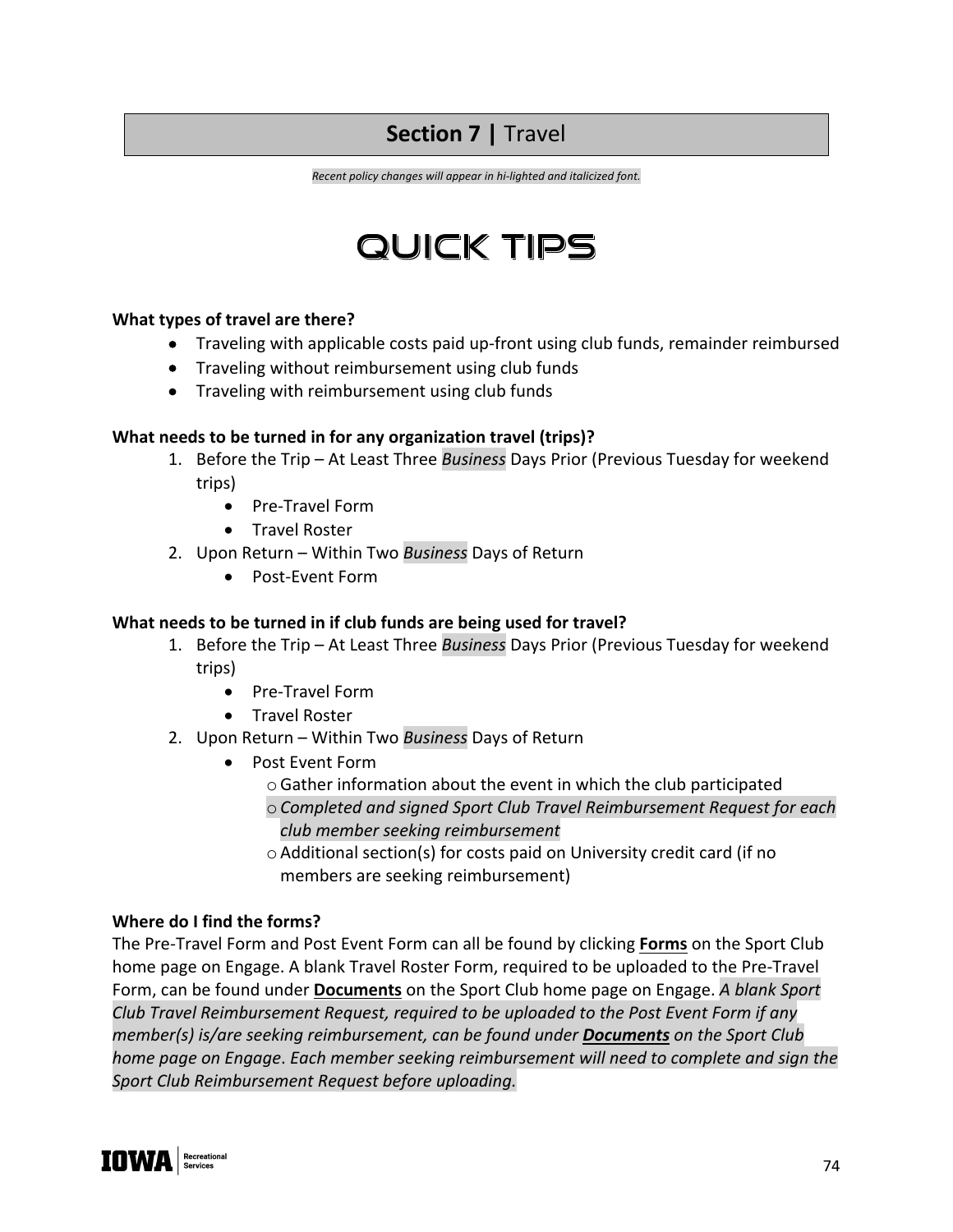#### **When do I need to turn in the paperwork?**

Pre-travel forms must be turned in a minimum of three *business* days before travel takes place. Thus, Pre-travel forms are due the Tuesday prior to a weekend trip. Post-travel forms need to be turned in within two *business* days of return from travel. Thus, Post-travel forms are due the Tuesday after a weekend trip.

#### **Where do I turn in the paperwork?**

All forms and paperwork are to be submitted on Engage.

#### **Can my club use University vehicles to travel?**

Sport Clubs can reserve University vehicles from Fleet Services. Clubs will be required to pay all applicable charges and must have University-approved drivers.

# **Travel |** Definitions & SCP Policies

#### **Different Types of Travel**

Traveling with Applicable Costs Paid in Advance Using Club Funds, Remainder Reimbursed It is preferred that all charges that can be paid in advance are paid in advance using a University credit card. Hotel costs should always be paid using the University credit card.

Money from Sport Club accounts can be used to pay event registration and hotel charges in advance utilizing the University credit card, provided the host of the event accepts credit card payment. Costs paid in advance must remain unchanged from the amount agreed upon. Any increase will result in additional charges to the club account.

The Sport Programs Office must be notified of any cancelled trips prior to any cancellation deadlines related to entry fees paid in advance. Any costs borne by the Sport Programs Office related to cancelled trips (cancellation fee, etc.) will be the responsibility of the club and will be charged to the club's account.

#### Traveling without Reimbursement from Club Funds

This type of travel is when the club does not plan to be reimbursed for any of the costs experienced while traveling. A Pre-Travel Form and a Travel Roster need to be completed before the trip is taken, so that the Sport Programs Office is aware of the trip, should any unexpected situations arise.

#### Traveling with Reimbursement from Club Funds

This type of travel is when a club plans to be reimbursed for costs experienced while traveling. Reimbursement for costs comes from the traveling club's account.

*Club can be reimbursed for the following expenses. Note that pictures of a gas pump will not suffice as receipts for gas. Actual, itemized receipts are required for all reimbursements.*

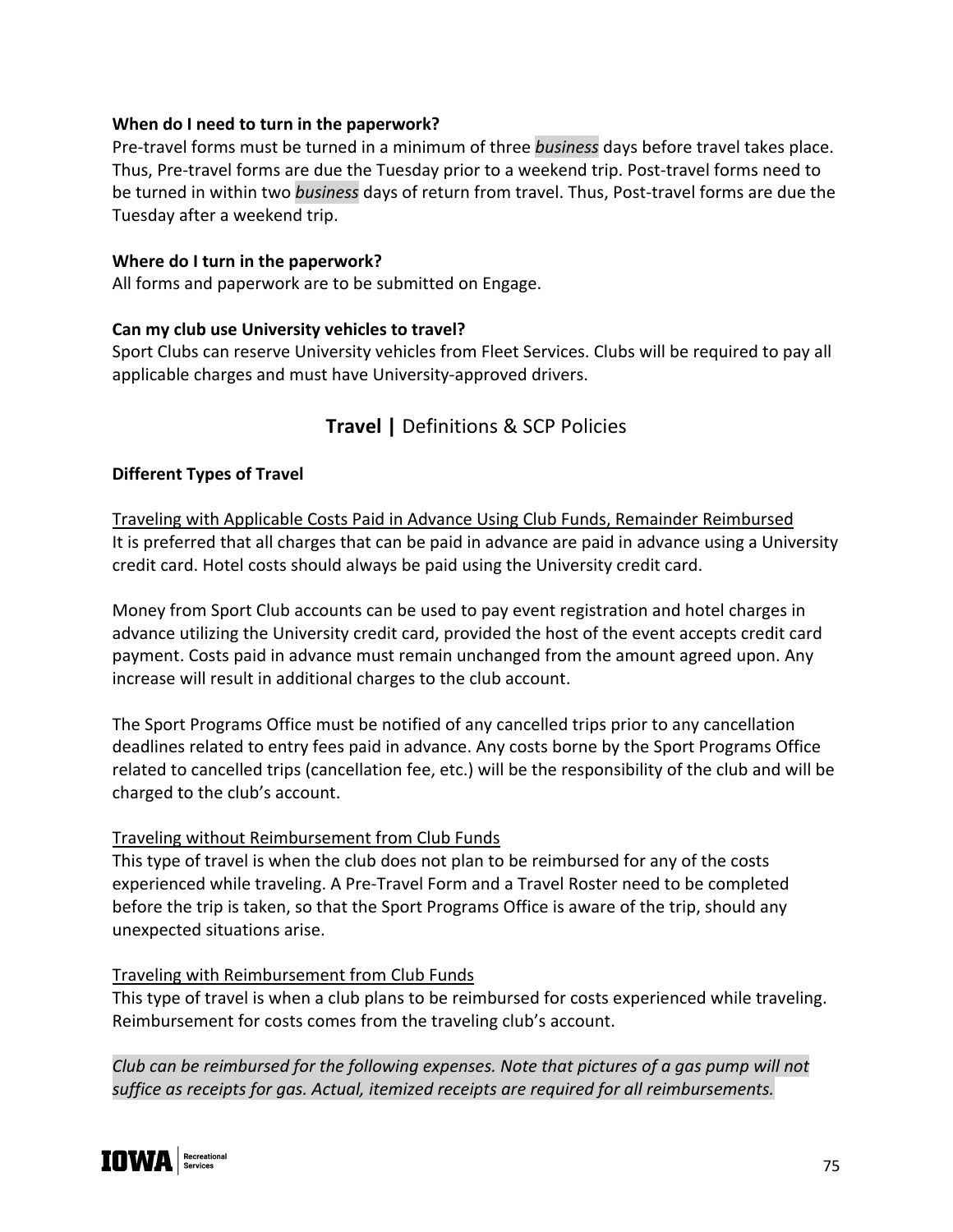- *Entry/registration fees*
- *Fleet Services vehicle rentals*
- *Gas*
- *Airfare*
- *Lodging costs (rooms only, no incidentals)*
- *Food and/or meal*

# **Travel |** Basic Travel Timelines

# **Traveling with Applicable Charges Paid in Advanced from Club Funds, Remainder Reimbursed**

- Turn in Pre-Travel Form (Including Travel Roster) Minimum of Three Business Days Before Departure
- Set-up a meeting with your Assistant Director to book the hotel, submit a hotel request via Lucid Travel or have hotel charges transferred to the University credit card, and to pay any applicable registration fees.
- Turn in Post Event Form– Maximum of Two Business Days After Return o Include All Receipts for Reimbursement Costs
- If all the steps in the process are followed correctly, reimbursement of any remaining travel expenses will take at least two-three weeks for the check to be received in the mail.

# **Traveling without Reimbursement from Club Funds**

- Turn in Pre-Travel Form (Including Travel Roster) Minimum of Three Business Days Before Departure
- Turn in Post Event Form– Maximum of Two Business Days After Return

# **Traveling with Reimbursement from Club Funds**

- Turn in Pre-Travel Form (Including Travel Roster) Minimum of Three Business Days Before Departure
- Turn in Post Event Form– Maximum of Two Business Days After Return
	- o *Include completed and signed Sport Club Travel Reimbursement Requests for each member seeking reimbursement.*
	- o Include All Receipts for Reimbursement Costs
- If all the steps in the process are followed correctly, reimbursement of any remaining travel expenses will take at least two-three weeks for the check to be received in the mail.

# **Booking Hotels and Lucid Travel**

Clubs are encouraged to make hotel reservations as far in advance as possible. *Sport Clubs are required to utilize Lucid Travel as their booking site for each trip as the system has shown to find the best/lowest rates while also allowing clubs to earn cash back (2-7%) for each trip. Lucid Travel is set up so that all payment requests go directly from the club to the club's Assistant Director for approval while also saving all receipts from the trip. A final perk is that friends,* 

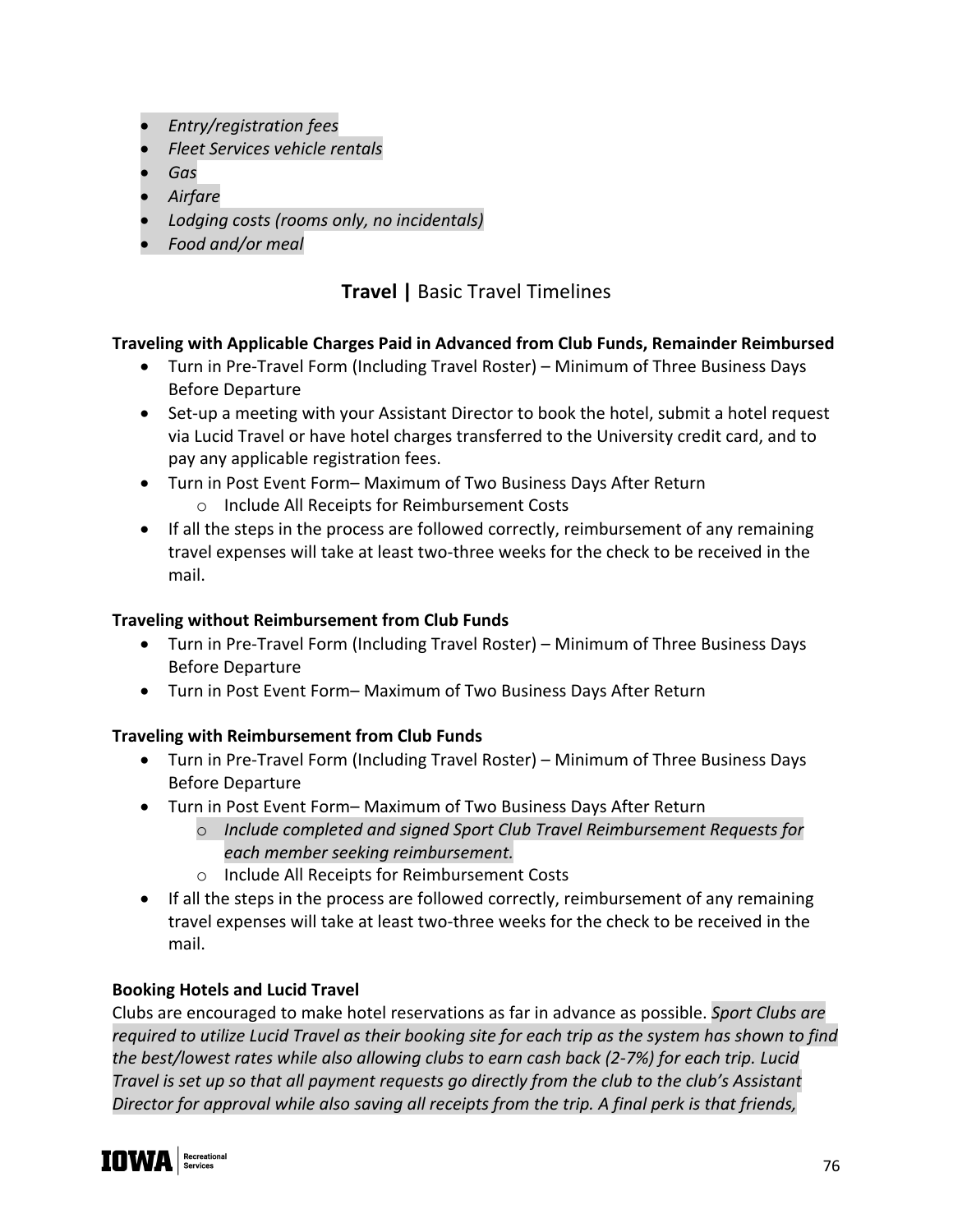*family, and alumni members of the club are also able to utilize Lucid Travel and give cash back to the club for any outside, non-club events, which is an easy way to fundraise. See below for the steps to reserve hotels using Lucid Travel.*

- *1. Clubs do not need to login. Simply go to the University of Iowa Sport Clubs Booking Link at https://uiowa.lucidhotels.us/*
- *2. Once on the booking link page, search and select the desired hotel for the dates of travel.*
- *3. Once the hotel is selected, the officer will be directed to the booking check-out page where the officer can search and select your club from the drop-down menu.*
- *4. Once the club is selected, payment will need to be set up. There's an option to "Send to admin for approval & payment" which will need selected. Once selected, the club's Assistant Director will be sent a notification to review the hotel and pay while using the club's funds.*

*After the trip, receipts can be found by going back to the club's Lucid Travel page or they can be found in email notifications sent from Lucid. Cash back earnings will continue to accumulate with each club until ready to cash out. When ready to cash out, notify your club's Assistant Director who will arrange payment from Lucid Travel to the club's account.* 

# **Reserving Fleet Services Vehicles**

Reserving a vehicle from University of Iowa Fleet Services can be a lengthy process, often including Driver's License reviews for designated drivers, to be approved to drive a University vehicle. If you want to use a University vehicle for your trip, complete the Pre-Travel paperwork and meet with your Assistant Director as far in advance as possible *to complete the Fleet Services Requisition Form.*

# **Travel|** How to Complete the Travel Process

# **How Do I Begin the Process of Taking a Trip?**

# **Travel without the use of club funds – Turn in the following forms**

- Pre-Travel Form (including Travel Roster) Due three business days prior to trip
- Post Travel Form Due two business days upon return of trip

# **Travel with the use of club funds – Turn in the following forms**

- Pre-Travel Form (including Travel Roster) Due three business days prior to trip
- Meet with Assistant Director to arrange hotel requests through Lucid Travel or make a reservation of Fleet Services vehicles, if applicable
- Post Event Form Include completed and signed Sport Club Reimbursement Requests as well as receipts for all costs being paid with club funds.

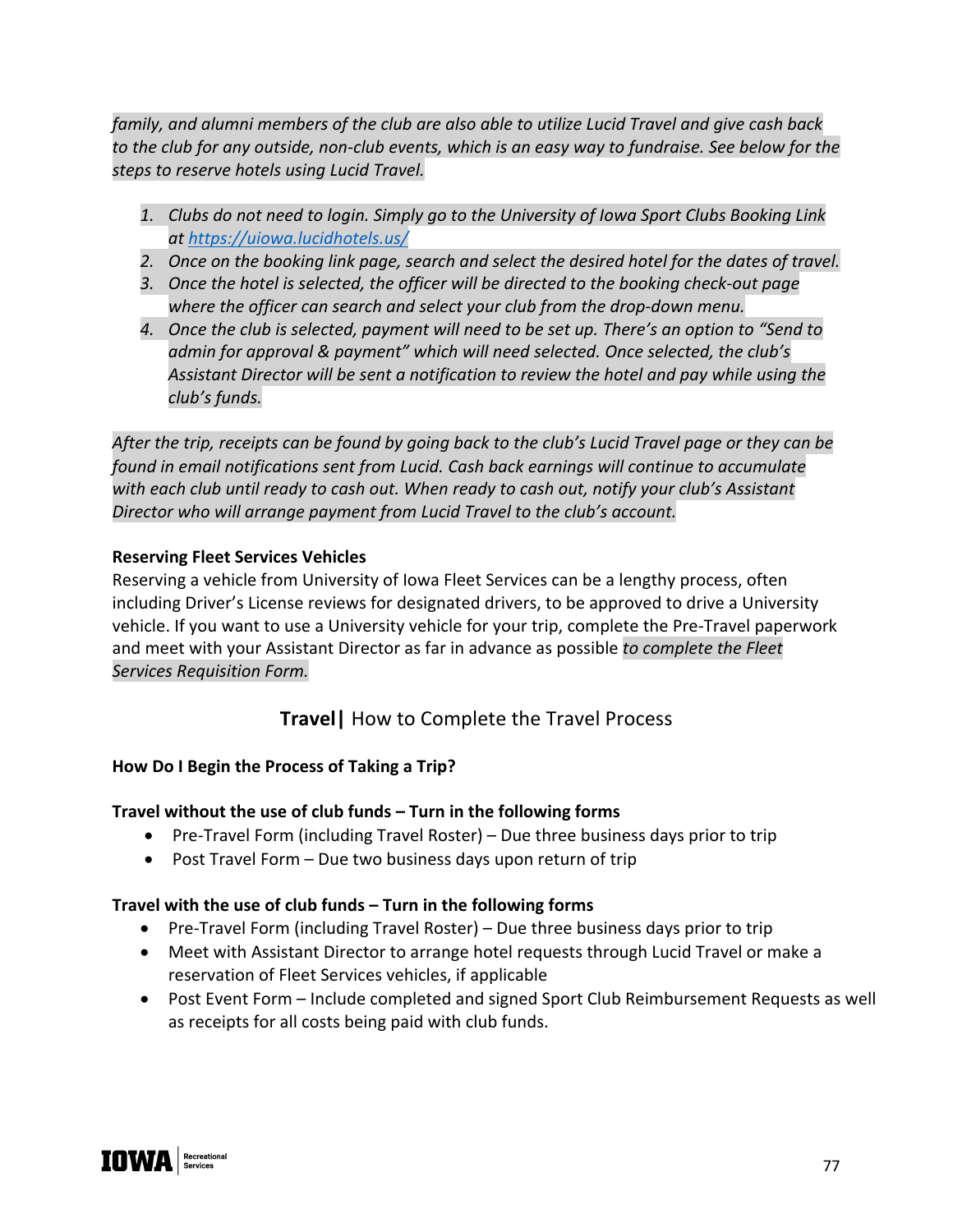# **Travel |** How to Complete the Pre-Travel Form for a Trip Using Club Funds

The Pre-Travel Form can be accessed by looking under **Forms** on the Sport Club home page on Engage. Please note that no travel can take place without all applicable fields being properly completed. Please pay attention to the descriptions of these fields, as some will only be required depending on certain selections that are made.

**Name of Person Submitting This Form:** Enter your name.

Phone Number of Person Submitting This Form: Enter your phone number.

**Hawk ID of Person Submitting This Form:** Enter your Hawk ID.

**Sport Club:** Enter your club's name.

**Event for Which You are Traveling**: Enter the name of the tournament, event, or matches that will take place (i.e. match vs. Iowa State).

**Event Location**: Enter the city and state of the event.

**Event Contact Name**: Provide the name of a person from the host organization/site/event.

**Event Contact Email Address**: Provide the email address of the person from the host organization/site/event entered above.

**Event Contact Phone Number**: Provide the phone number of the person from the host organization/site/event entered above.

**Travel Roster Upload**: Upload your travel roster. This is required for all trips. All members that are traveling must be included on this form. All members listed must also be on the Club Roster and have a waiver on file. If approved coaches/instructors are traveling, they must be listed as well. A blank Travel Roster Form can be found under **Documents** on the Sport Club home page on Engage.

**Date and Time Leaving Iowa City**: Enter the date and time you anticipate leaving Iowa City. This is required information for University staff to provide the travel office to approve the use of club funds.

**Date and Time of Anticipated Return to Iowa City:** Enter the date and time you anticipate returning to Iowa City. This is required information for University staff and students to provide the travel office to approve the use of club funds.

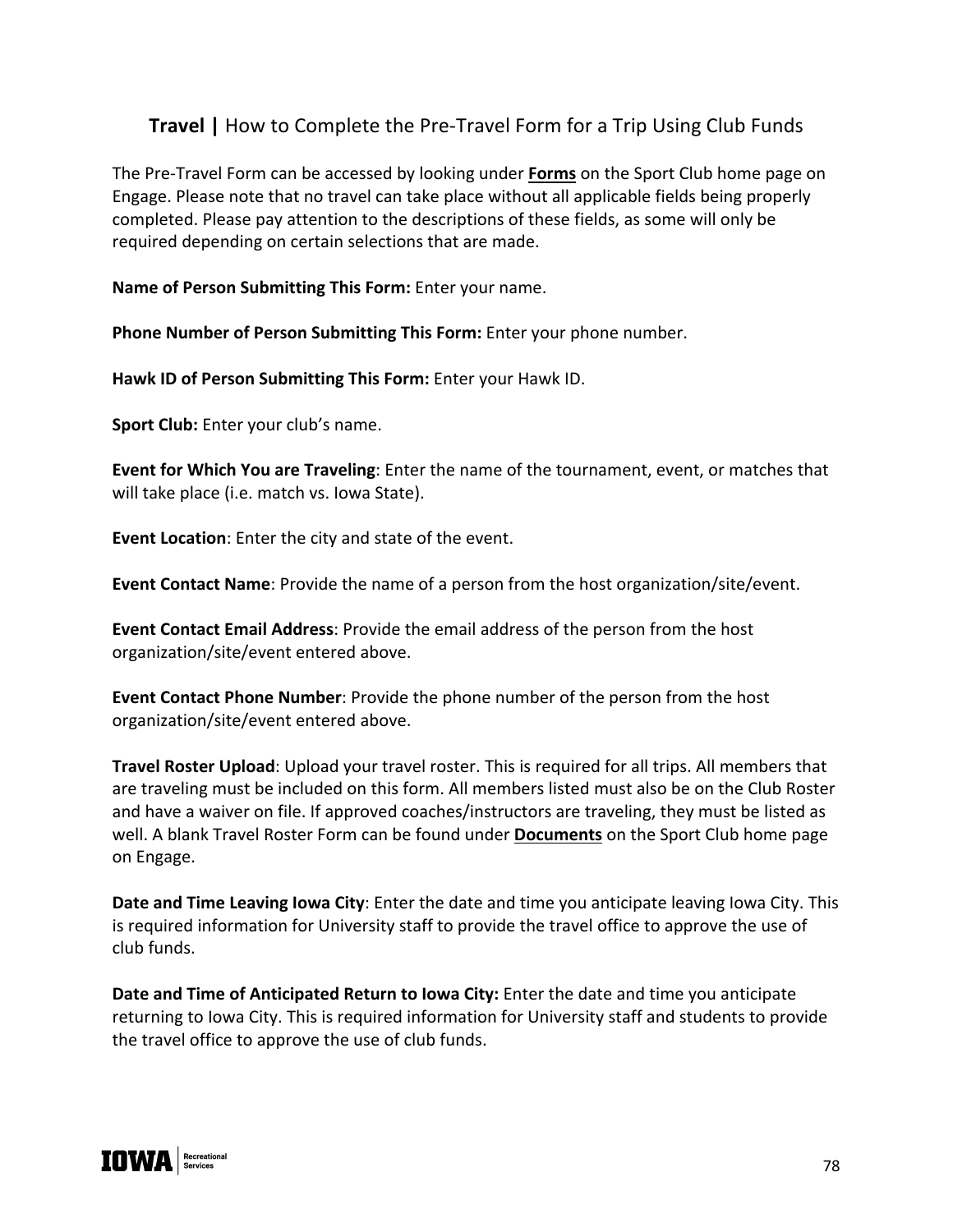**If This is an Overnight Trip, Where Will Club Members be Staying?:** Select "Hotel" or "Other".

*If you selected "Hotel" on the previous question….*

**Name and Address of Hotel** – Enter the name and the address of the hotel. If the hotel is not yet booked because you are waiting to meet with your Assistant Director, note that in this section, and that information can be updated after the meeting with the Assistant Director.

**Phone Number of Hotel** - Enter the phone number of the hotel. If the hotel is not yet booked because you are waiting to meet with your Assistant Director, note that in this section, and that information can be updated after the meeting with the Assistant Director. Still submit this form prior to the deadline.

# *If you selected "Other" to the question about where club members will be staying….*

**Please Elaborate on Where Club Members Will be Staying –** Share with us the details of where club members will be staying.

**What Type of Vehicles? –** Select Personal Cars, Fleet Services, or Both.

NOTE: If you select Fleet Services, additional paperwork will need to be completed with your Assistant Director in order to reserve the vehicles. Information on that process can be found later in this Guidebook.

https://transportation.uiowa.edu/fleet-services-vehicle-rates-fy-2020

**Are you using club funds for this trip?** 

Select "Yes".

*If you selected "Yes" to the question about whether you are using club funds on this trip….*

# **How are you planning on using club funds?**

Select Paid in Advance by University Credit Card, Club Member Reimbursement, or Both.

# **Cost of Hotel Including Taxes (Include Number of Rooms, Nightly Rate Per Room, Number of Nights, Total Cost)**

Enter the requested hotel information. Make sure to break down all costs as listed in the question. If the hotel is not yet booked because you are waiting to meet with your Assistant Director, note that in this section, and that information can be updated after the meeting with the Assistant Director. Still submit this form prior to the deadline. Reimbursements require the names of those staying in the room(s) and itemized receipts.

# **Cost of Registration**

Enter the cost of registration into the tournament/event. If there is no registration cost, enter \$0.

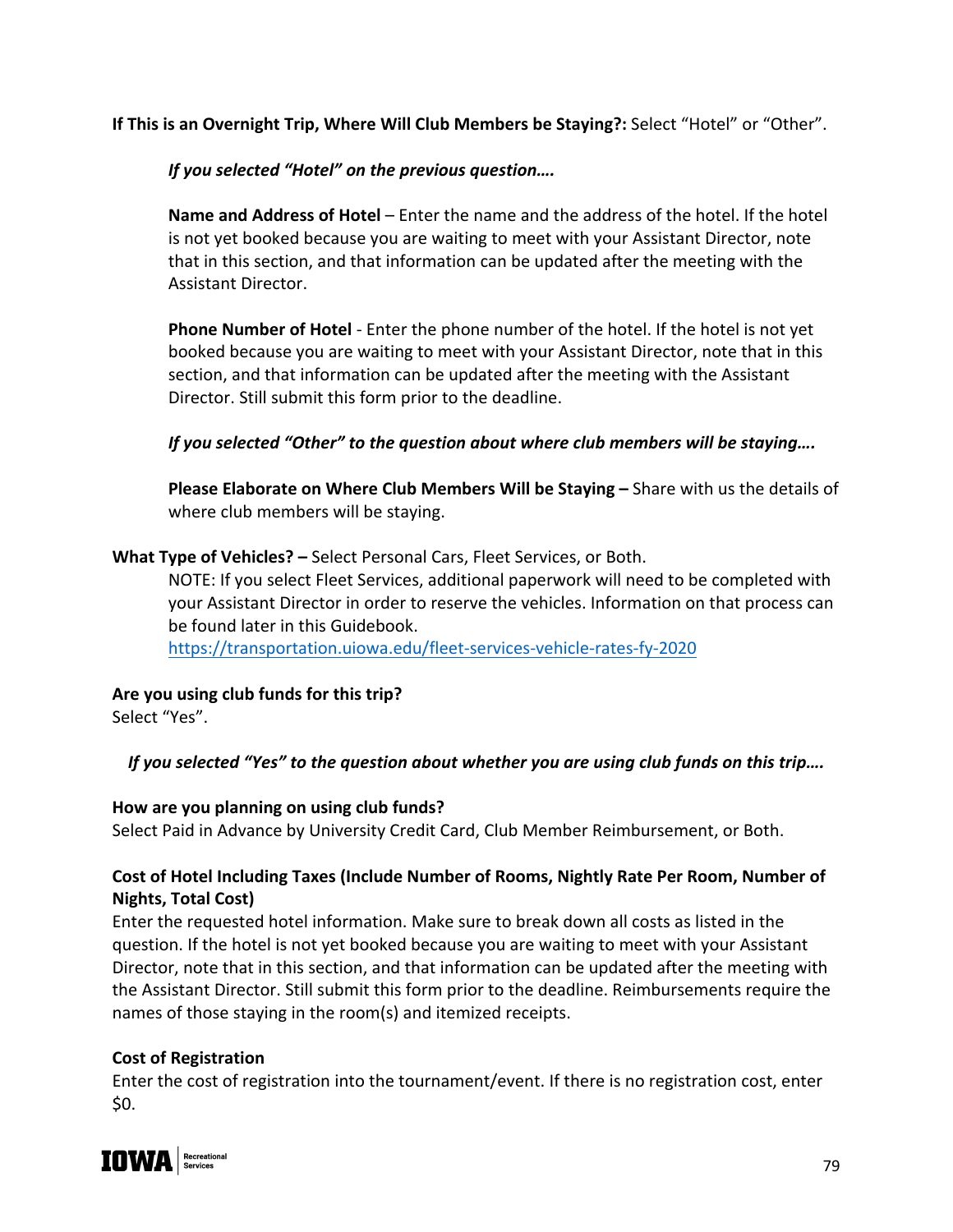# **Estimated Cost of Gas (Total and Per Vehicle)**

Enter how much you expect to incur in gas expenses. Break down per vehicle and include the total.

#### **Estimated Cost of Fleet Services (Total and Per Vehicle)**

Enter the estimated cost of reserving Fleet Services vehicles. Break down per vehicle and include the total. If you are not reserving Fleet Services vehicles, enter \$0.

#### **Estimated Cost of Airfare (Total and Per Ticket)**

Enter the cost of airfare. Break down per ticket and include the total. Note that you must have approval from your Assistant Director to make airline reservations.

#### **Additional Costs**

- Provide a brief description and amounts for any charges not already documented on this form.
- Reimbursement for transportation to the airport and/or parking requires the names of the car owner and riders.
- Reimbursement to Non-UI affiliated travelers requires the following information: Name, address, phone or email.

**Total Cost Estimate for Trip:** Enter the total estimated expenses needed for this trip.

#### **Any additional information the Sport Programs Office should know about your trip:**

If there is any other relevant information you would like/think you should share with the Sport Programs Office, please do so.

#### **University of Iowa Code of Student Life Acknowledgement**

All clubs represent the University of Iowa and must always abide by the University of Iowa Code of Student Life while traveling. Click "I Agree" to acknowledge that you understand this.

#### **Add Reviewers**

Enter the email of your club's Treasurer. If you are the Treasurer, enter the name of your club's President. That individual must approve this form before it can be processed by the Sport Programs office.

#### **When do I need to submit the Pre-Travel Form?**

The Pre-Travel Form must be submitted no later than three business days prior to departure.

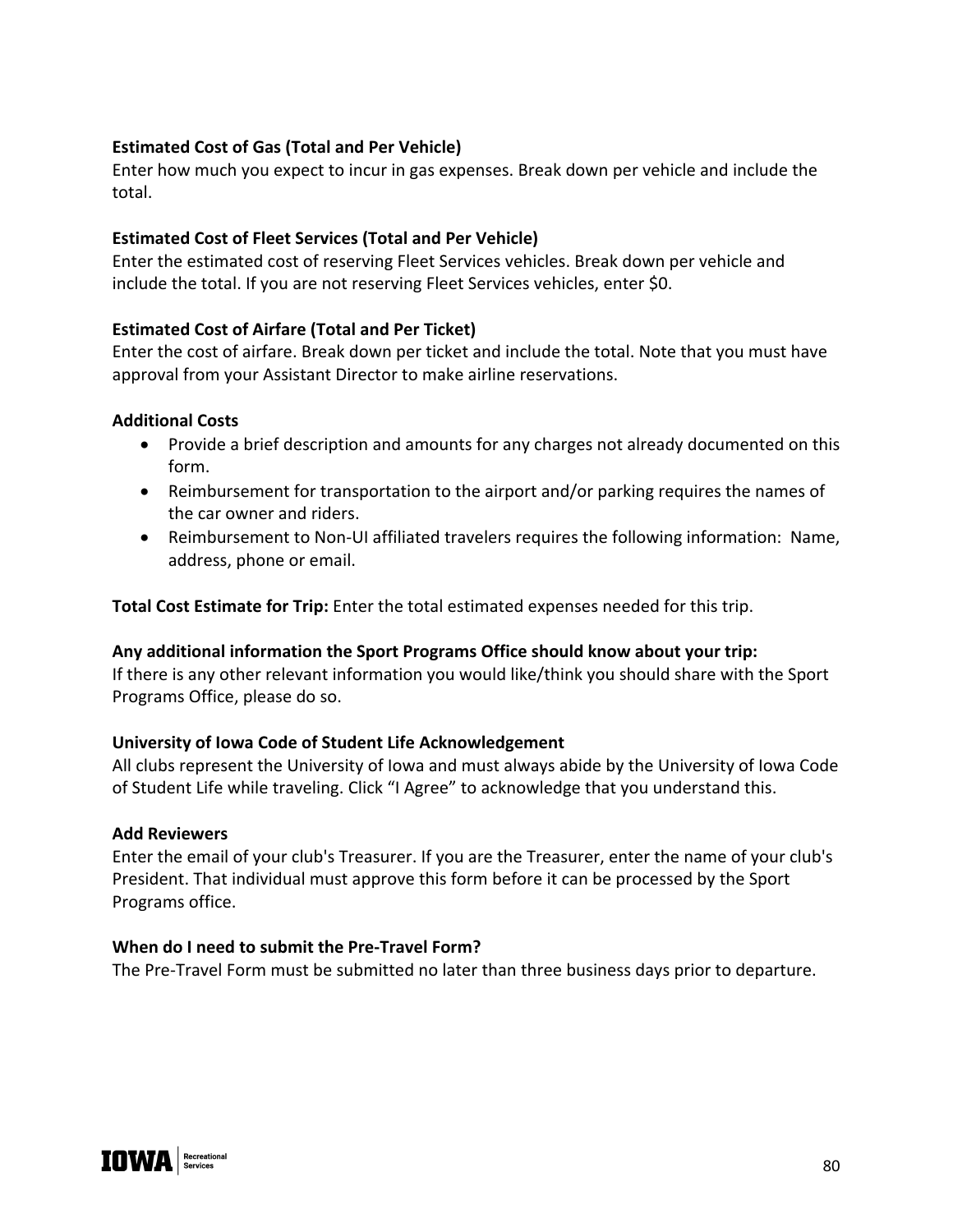# **Travel |** How to Complete the Pre-Travel Form for a Trip Not Using Club Funds

The Pre-Travel Form can be accessed by looking under **Forms** on the Sport Club home page on Engage. Please note that any travel cannot take place without all applicable fields being properly completed. Please pay attention to the descriptions of these fields, as some will only be required depending on certain selections that are made.

**Name of Person Submitting This Form:** Enter your name.

Phone Number of Person Submitting This Form: Enter your phone number.

**Hawk ID of Person Submitting This Form:** Enter your Hawk ID.

**Sport Club**: Name of your Sport Club.

**Event for Which You are Traveling**: Enter the name of the tournament, event, or matches that will take place (i.e. match vs. Iowa State).

**Event Location**: Enter the city and state of the event.

**Event Contact Name**: Provide the name of a person from the host organization/site/event.

**Event Contact Email Address**: Provide the email address of the person from the host organization/site/event entered above.

**Event Contact Phone Number**: Provide the phone number of the person from the host organization/site/event entered above.

#### **Travel Roster Upload**

Upload your travel roster. This is required for all trips. All members that are traveling must be included on this form. All members listed must also be on the Club Roster and have a waiver on file. If approved coaches/instructors are traveling, they must be listed as well. A blank Travel Roster Form can be found under **Documents** on the Sport Club home page on Engage.

#### **Date and Time Leaving Iowa City**

Enter the date and time you anticipate leaving Iowa City. This is required information for University staff to provide the travel office to approve the use of club funds.

# **Date and Time of Anticipated Return to Iowa City**

Enter the date and time you anticipate returning to Iowa City. This information is required for University staff and students to provide the travel office to approve the use of club funds.

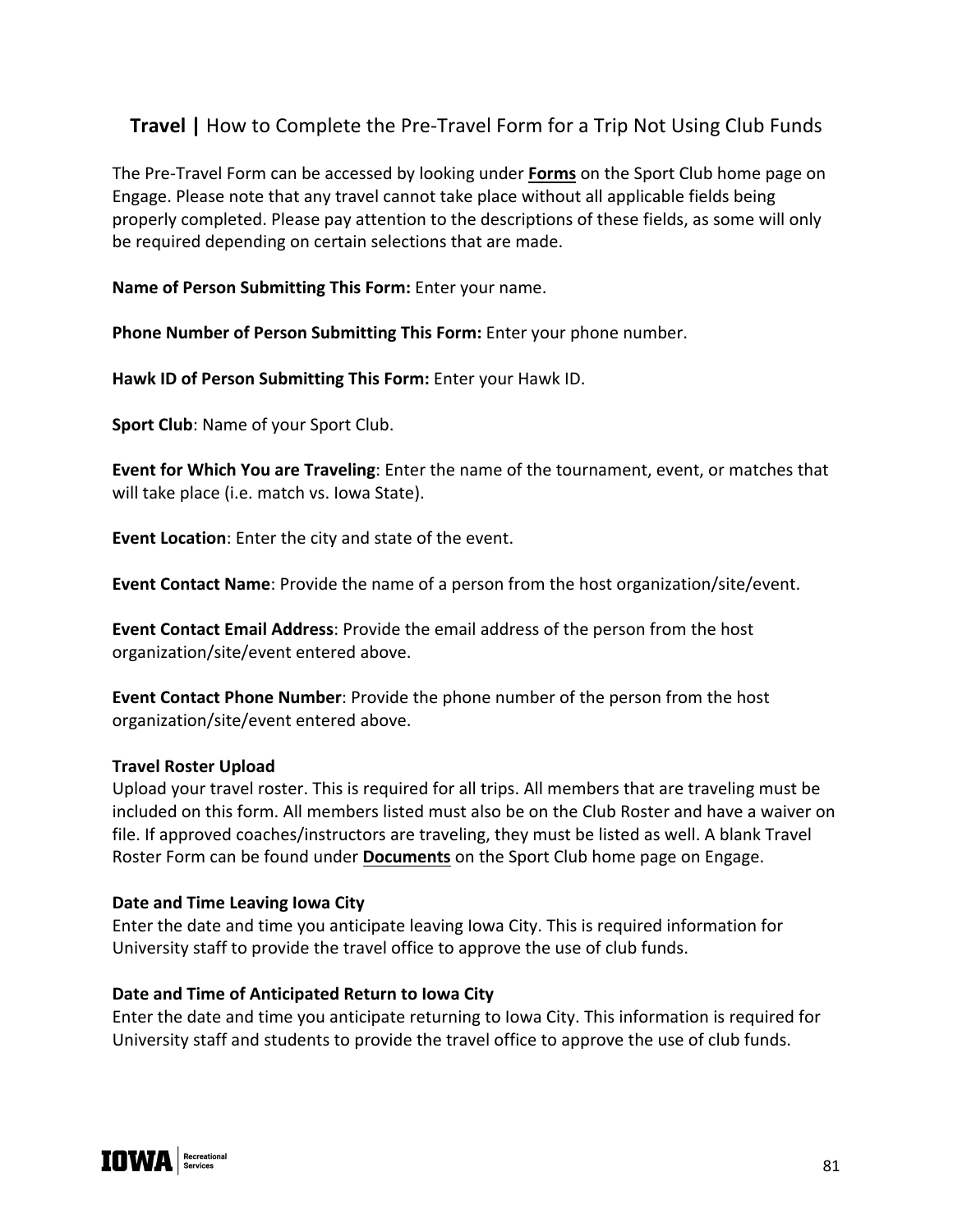# **If This is an Overnight Trip, Where Will Club Members be Staying?**  Select "Hotel" or "Other"

# *If you selected "Hotel" on the previous question….*

**Name and Address of Hotel** – Enter the name and the address of the hotel. If the hotel is not yet booked because you are waiting to meet with your Assistant Director, note that in this section, and that information can be updated after the meeting with the Assistant Director.

**Phone Number of Hotel** - Enter the phone number of the hotel. If the hotel is not yet booked because you are waiting to meet with your Assistant Director, note that in this section, and that information can be updated after the meeting with the Assistant Director. Still submit this form prior to the deadline.

# *If you selected "Other" to the question about where club members will be staying….*

# **Please Elaborate on Where Club Members Will be Staying, Including Address (This is Required by the University Travel Office)**

Share with us the details of where club members will be staying.

# **What Type of Vehicles Are You Taking?**

Select "Personal Cars."

NOTE: Fleet Services vehicles cannot be used on a trip in which club funds are not being used, as club funds would be used to pay for the Fleet Services vehicles.

# **Are you using club funds for this trip?** - Select "No".

# **Any additional information the Sport Programs Office should know about your trip**

If there is any other relevant information you would like/think you should share with the Sport Programs Office, please do so.

# **University of Iowa Code of Student Life Acknowledgement**

All clubs represent the University of Iowa and must always abide by the University of Iowa Code of Student Life while traveling. Click "I Agree" to acknowledge that you understand this.

# **Add Reviewers**

Enter the email of your club's Treasurer. If you are the Treasurer, enter the name of your club's President. That individual must approve this form before it can be processed by the Sport Programs office.

# **When do I need to submit the Pre-Travel Form?**

The Pre-Travel Form must be submitted no later than three business days prior to departure.

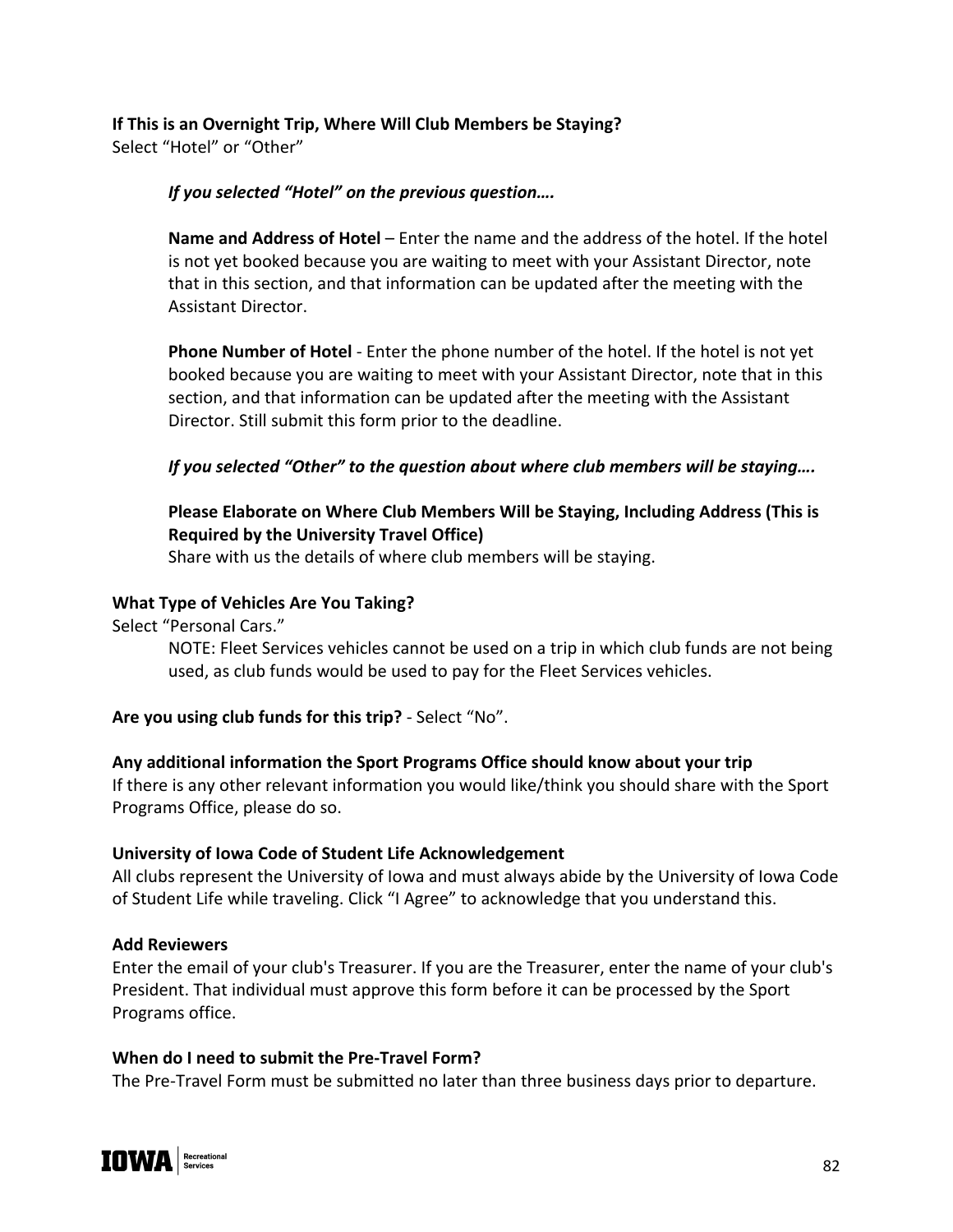# **Travel |** How to Complete the Post Event Form

#### **How Do I Fill Out the Post Event Form Correctly?**

The Post Event Form can be found under **Forms** on the Sport Club home page on Engage. The event information provides the Sport Programs Office with a recap of your trip, receipts, and reimbursement information. Complete all required fields before submitting. Required fields for the Post Event Form are outlined below.

#### **Name of Person Submitting This Form**: Enter your name.

**Sport Club**: Enter the name of your club.

**Event**: Enter the name of the event to which you traveled to compete. If the travel was just for individual matches, list opponents.

**Date(s) of Events**: List the date(s) of the competition(s).

**Event Location**: Enter the city and state in which the event was held.

**Host School/Club/Organization**: Enter the name of the school, club, or organization that hosted the event.

#### **Please list the other schools/clubs/organizations that participated** List the names of other schools, clubs, or organizations that participated in this event.

# **Please list any club or individual honors/recognition received form the event**

We want to know how your club did at this event. Include overall winner(s) of event as well as results for University of Iowa team(s) or member(s).

#### **Please list any injuries/incidents that occurred during the event**

Enter brief information for any injuries or incidents that occurred. If no injuries/incidents, put "N/A". An Accident Report is required to be submitted to the Sport Programs Office for any injuries that occur to University of Iowa students.

# **How many University of Iowa student members participated in this event?**

Enter the number of student members that participated.

#### **Photo Upload**

This is not required but is desired. Upload any pictures you have of your club participating in this event. We want to showcase our clubs!

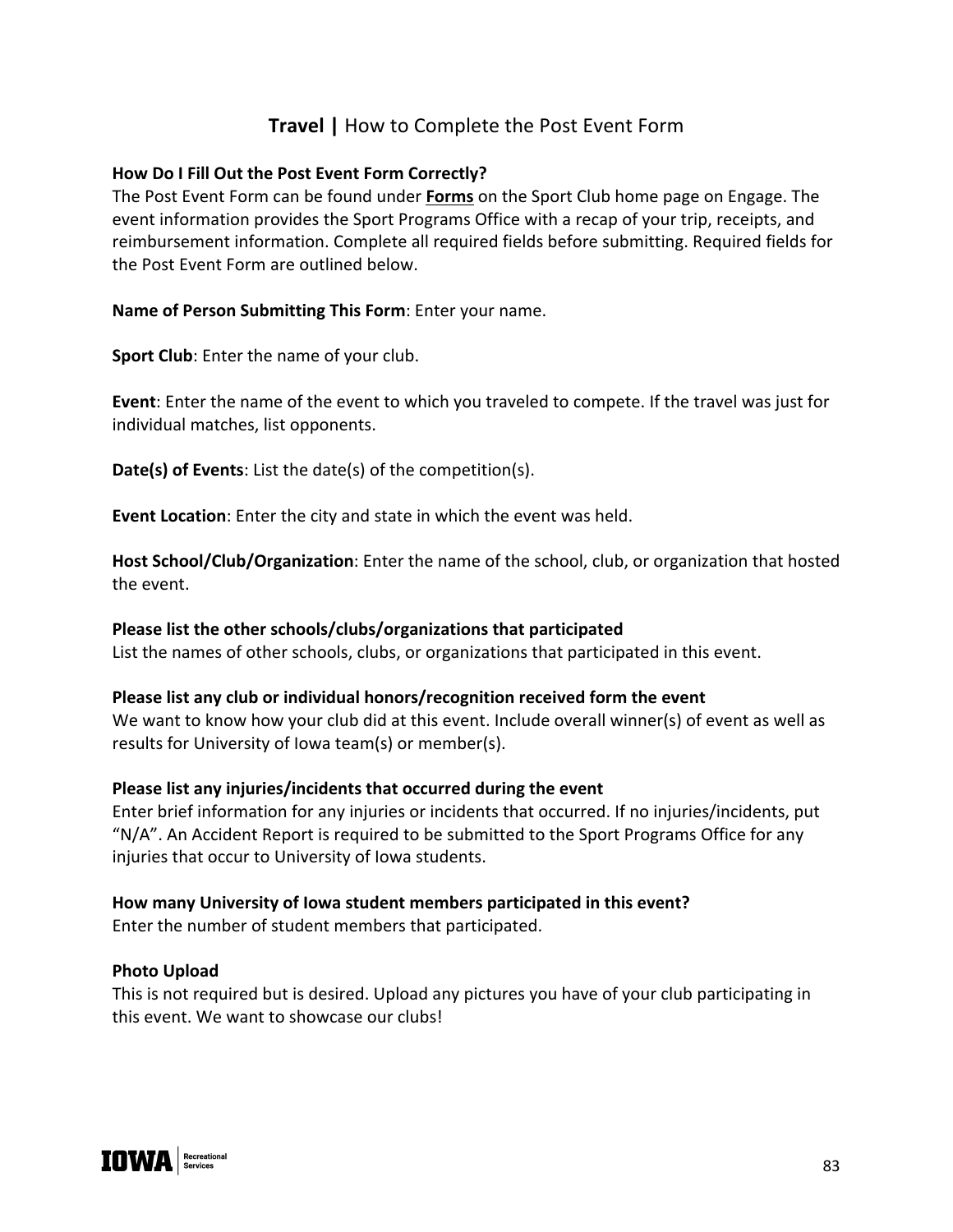# **Did you travel outside of Iowa City for this event, and if so, did you use club funds for the trip (including reimbursements)?**

Possible answers:

- "Traveled outside of Iowa City and our club if using club funds to pay for part, or all, of the trip expenses (including reimbursements" OR
- "Traveled outside of Iowa City and our club is not using club funds for any expenses" OR
- "This event was in Iowa City"

# **If you selected "Traveled outside of Iowa City and our club is not using club funds for expenses" OR "This event was in Iowa City" on the previous question….**

**Review and Submit –** Please review your submission and click the "Submit" button to finish this form. You may also leave a comment for the reviewer if you have any additional information you would like to add to the form.

# **Add Reviewers**

Enter the email of your club's Treasurer. If you are the Treasurer, enter the name of your club's President. That individual must approve this form before it can be processed by the Sport Programs office.

**If you selected "Traveled outside of Iowa City and our club is using club funds to pay for part, or all, of the trip expenses (including reimbursements)" on the previous question….**

**Check the "I understand" checkbox** after the statement, "All information asked of you following this page is required by the Travel Office in order to process uses of club expenses. If incomplete information is provided, it will cause a delay in any requested reimbursements or payment processing. Properly completed forms, with all required information, typically result in reimbursements provided in 1-2 weeks."

# **How were/are club funds being used? - Possible Answers….**

- "Were paid in advance by Assistant Director using P-Card" OR
- "Were paid by club members who need reimbursement" OR
- "Some charges paid in advance by Assistant Director using P-Card, some paid by club members needing reimbursement"

**If you selected "Were paid by club members who need reimbursement" on the previous question….**

**How many people need to be reimbursed for expenses?** – Choose a number from the dropdown list.

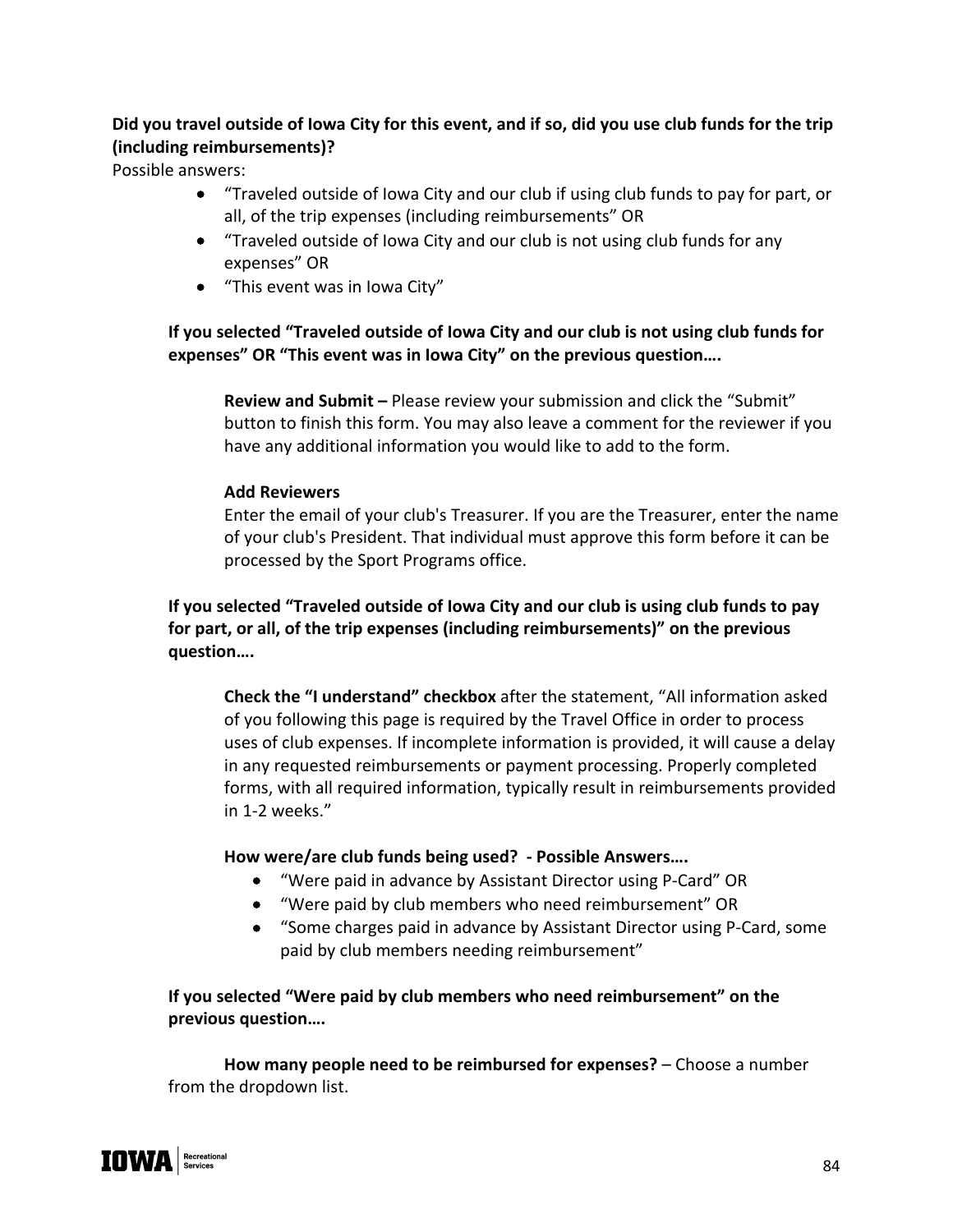• The limit is six people that can be reimbursed via the same Post Event Form submission.

#### **Is ANYONE being reimbursed for hotel expenses?** – Yes or No

• If answered "Yes", the next page will prompt you to upload a list of who roomed with whom in the hotel. This is required by our travel office.

**Is ANYONE being reimbursed for gas charges for their personal vehicle?** – Yes or No

> • If answered "Yes", the next page will prompt you to upload a list of who rode in what vehicles with whom. Please designate who drove each vehicle.

*Upload the Complete Sport Club Travel Reimbursement Request Form for Traveler Needing to be Reimbursed #1. This form must be completely filled out, legibly, and signed by the traveler needing reimbursed. A blank copy of this form can be in the Documents section of the Sport Club home page on Engage.* 

> • *The limit is six people that can be reimbursed for each trip. Each member requesting reimbursement needs to complete and sign the Sport Club Travel Reimbursement Request Form which is found on the Sport Club home page under Documents. The completed and signed form is to be uploaded in this section.*

*Upload ALL receipts for expenses that need to be reimbursed for Travel Needing to be Reimbursed #1. The total amount of receipts must be at least the amount of reimbursement requested on the Sport Club Travel Reimbursement Request Form. Each receipt file needs to be uploaded into a separate "Receipt Upload" section, although there can be multiple receipts in each file as long as they are all legible.*

- *The limit is six receipts may be uploaded for each traveler requesting reimbursement. Club can be reimbursed for the following expenses. Note that pictures of a gas pump will not suffice as receipts for gas. Actual, itemized receipts are required for all reimbursements.*
	- o *Entry/registration fees*
	- o *Fleet Services vehicle rentals*
	- o *Gas*
	- o *Airfare*
	- o *Lodging costs (rooms only, no incidentals)*
	- o *Food and/or meal*

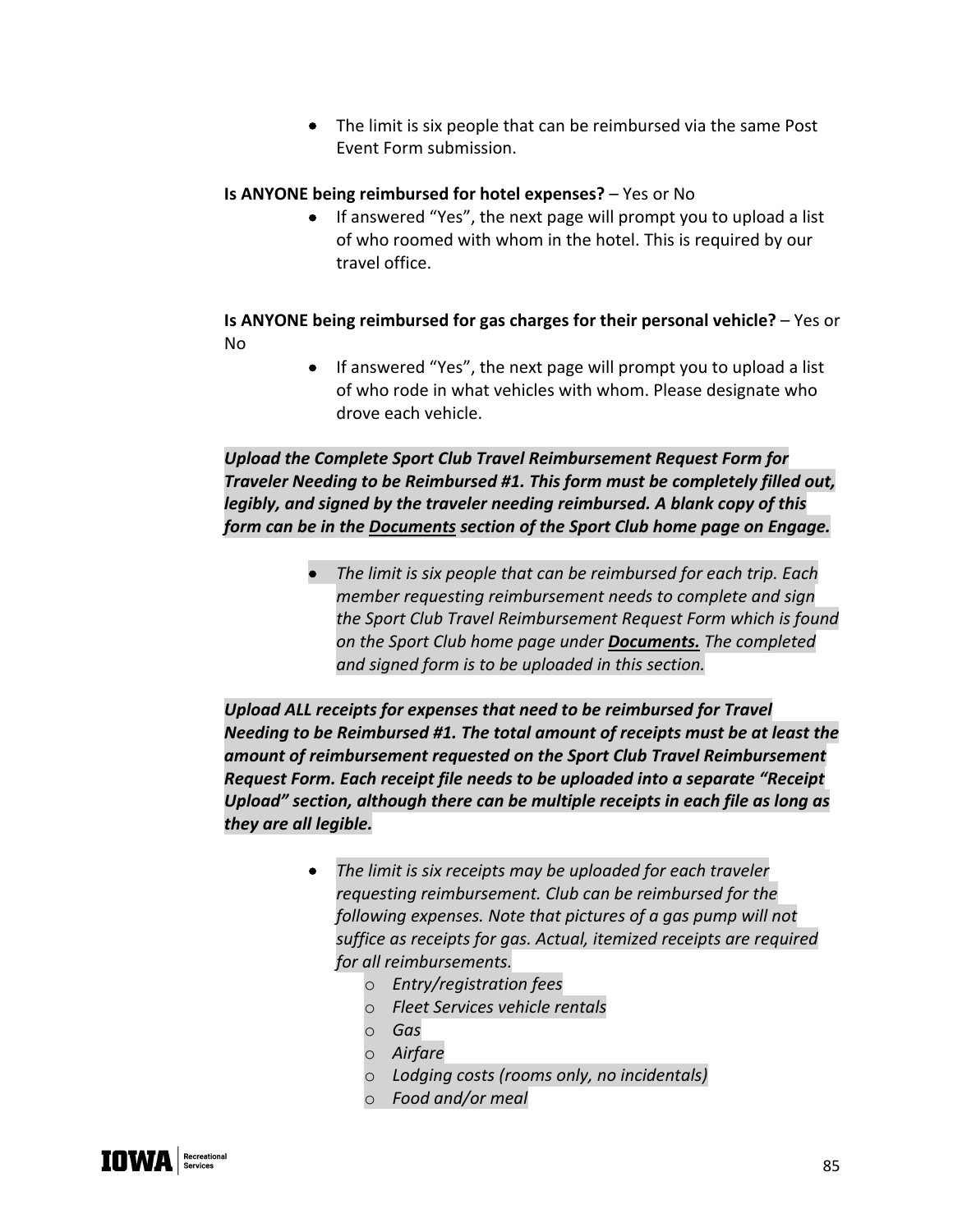**Add Reviewers -** Enter the email of your club's Treasurer. If you are the Treasurer, enter the name of your club's President. That individual must approve this form before it can be processed by the Sport Programs office.

**Review and Submit –** Review the Post Event Form and click "Submit" when ready. There is a "comments" section if you would like to leave a note for the reviewer.

#### **When Do I Need to Turn in the Post-Travel Paperwork?**

The Post Event Form must be turned in no later than two business days following the trip. If forms are not turned in by the deadline, a points penalty will be assessed. The longer it takes to submit the reimbursement request, the longer the person/people being reimbursed will have to wait for that payment to be processed.

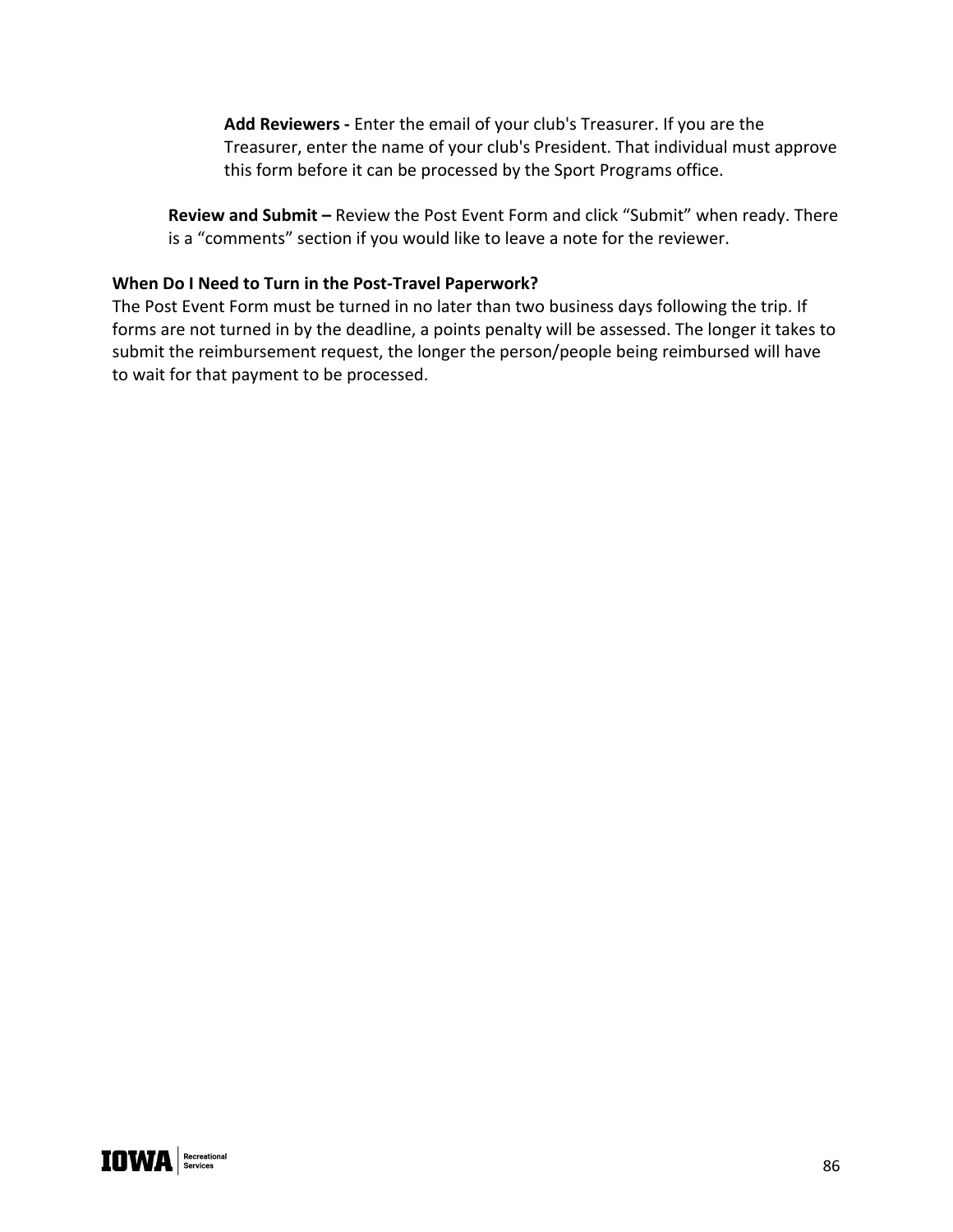*Properly Completed Sport Club Travel Reimbursement Request Form – Found on the Sport Club home page under Documents.*



# SPORT CLUB TRAVEL REIMBURSEMENT REQUEST FORM

The completed information below will be used, along with the completed Post-Event Form on Engage, to reimburse a student traveler for expenses claimed on behalf of his/her sport club. Completing the information below acknowledges permission to be reimbursed. All expenses claimed below should be accompanied by receipts which must be included in the club's post-event form. At least one other sport club member will be responsible for verifying that all of information below is accurate. Sport club members requesting a reimbursement must complete and sign separate forms for each trip.

| Traveler's Name: JOHN SMITH                                                                                                                                                                                                                                                                                                                               |
|-----------------------------------------------------------------------------------------------------------------------------------------------------------------------------------------------------------------------------------------------------------------------------------------------------------------------------------------------------------|
| Phone Number: (319) 123-4567                                                                                                                                                                                                                                                                                                                              |
| UI Email Address: john-smith-129e uiowa.edu                                                                                                                                                                                                                                                                                                               |
|                                                                                                                                                                                                                                                                                                                                                           |
| Status:<br>D UI Student<br>□ Non-UI Student<br>*Note: Reimbursements to UI employees are processed through Workflow and not this form                                                                                                                                                                                                                     |
| <b>Sport Club Name:</b> Rock CLIMBING                                                                                                                                                                                                                                                                                                                     |
| Dates of Travel: 11/5/2021 - 11/7/2021                                                                                                                                                                                                                                                                                                                    |
| Travel Purpose: COMPETITION & IONA STATE                                                                                                                                                                                                                                                                                                                  |
| Address to Send Reimbursement Check: 1234 HAMKEYE DRIVE, IOMA Cm, IA, 52242                                                                                                                                                                                                                                                                               |
| <b>Amount to Reimburse:</b>                                                                                                                                                                                                                                                                                                                               |
| $$62.38$ Gas                                                                                                                                                                                                                                                                                                                                              |
| $^{\text{5}}$ 0 $\_\_$ Airfare                                                                                                                                                                                                                                                                                                                            |
| $$219.74$ Lodging                                                                                                                                                                                                                                                                                                                                         |
| $$0$ Other - Please explain:                                                                                                                                                                                                                                                                                                                              |
| Total Amount to Reimburse: \$282.12                                                                                                                                                                                                                                                                                                                       |
| Date: 11/8/2021<br><b>Traveler's Signature:</b><br>By signing, the traveler signifies thet the claims are an accurate representation of actual travel costs and the expenses claimed<br>here will be not be claimed in duplicate from the sport club, the University of lowa, any other source, or claimed as a business<br>expense for IRS tax purposes. |

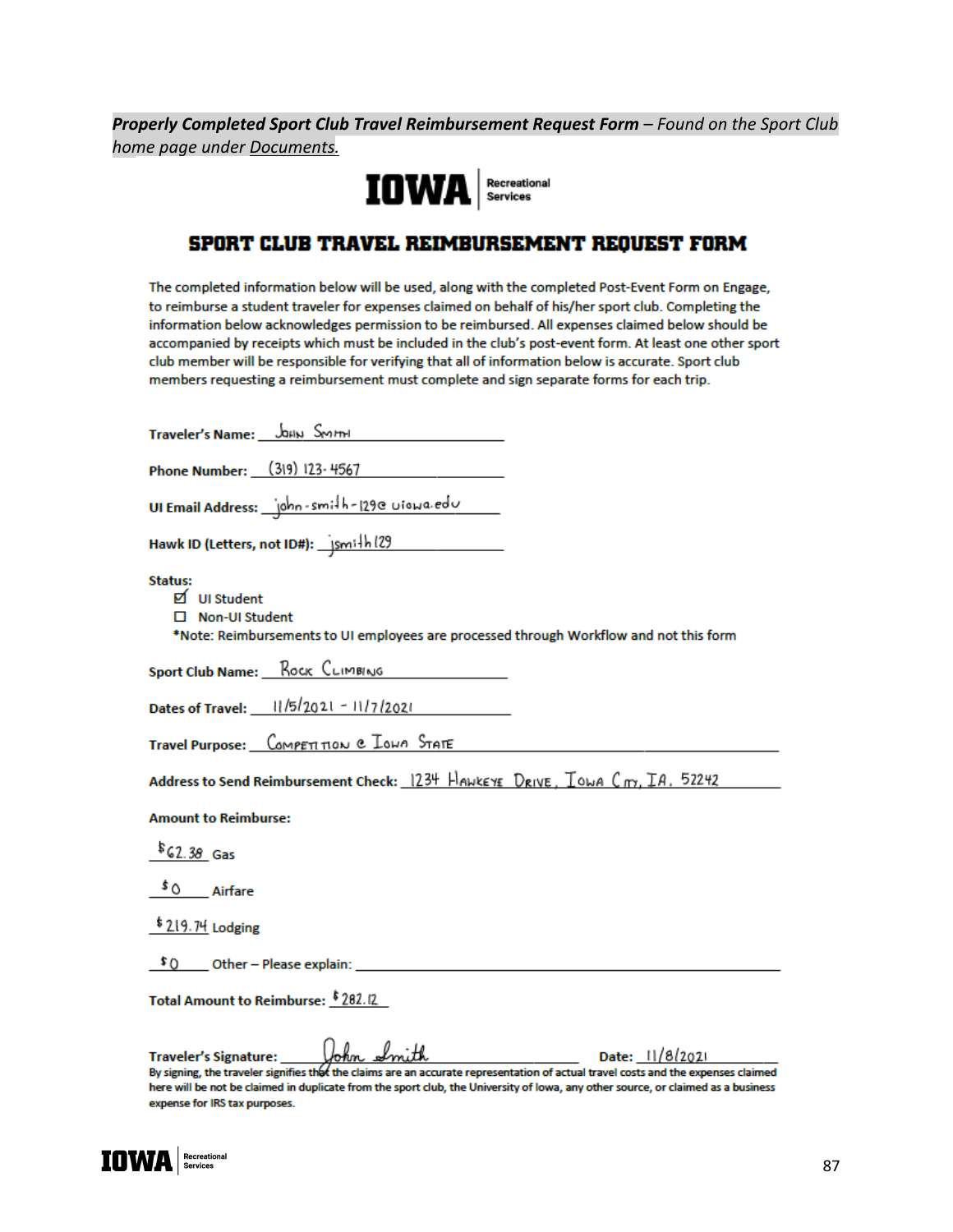# **Travel |** How to Reserve Fleet Services Vehicles

#### **How Do I Get Club Members Authorized to Drive Fleet Services Vehicles?**

If you plan to take fleet services vehicles on your trip you need to have certified drivers. To become certified a driver must complete a one-time online test and have their driver's license reviewed yearly. All costs associated with authorizing drivers will be taken out of the club's account.

#### **Online Test Registration:**

- **1.** Download the Fleet Services Driver Training Participant List. This can be found under **Documents** on the Sport Club home page on Engage.
- **2.** Complete the form for all drivers who need to take the online test.
- **3.** Email the completed form to your club's assigned Assistant Director.
- **4.** The Sport Programs Staff will fax this form to Fleet Services.
- **5.** All listed drivers who need to complete the Driver Training will receive an email from Fleet Services with instructions on how to complete the training and test.

|                           |                   |                  | <b>Drivefleet Course Assignments</b>                             |                          |                                    |                                       |  |
|---------------------------|-------------------|------------------|------------------------------------------------------------------|--------------------------|------------------------------------|---------------------------------------|--|
| Organization<br>Name      | <b>First Name</b> | <b>Last Name</b> | <b>Email (Required)</b><br><b>Personal or University default</b> | <b>University</b><br>ID# | Course                             | <b>Due Date (Date</b><br>of the Trip) |  |
| University of Iowa        | Jeff              | Example          | jeff-example@uiowa.edu                                           | 11122233                 | <b>Defensive Driving Practices</b> | 4/25/2014                             |  |
| University of Iowa        |                   |                  |                                                                  |                          |                                    |                                       |  |
| University of Iowa        |                   |                  |                                                                  |                          |                                    |                                       |  |
| University of Iowa        |                   |                  |                                                                  |                          |                                    |                                       |  |
| University of Iowa        |                   |                  |                                                                  |                          |                                    |                                       |  |
| University of Iowa        |                   |                  |                                                                  |                          |                                    |                                       |  |
| University of Iowa        |                   |                  |                                                                  |                          |                                    |                                       |  |
| University of Iowa        |                   |                  |                                                                  |                          |                                    |                                       |  |
| University of Iowa        |                   |                  |                                                                  |                          |                                    |                                       |  |
| University of Iowa        |                   |                  |                                                                  |                          |                                    |                                       |  |
| University of Iowa        |                   |                  |                                                                  |                          |                                    |                                       |  |
| University of Iowa        |                   |                  |                                                                  |                          |                                    |                                       |  |
| <b>Hniversity of Jowa</b> |                   |                  |                                                                  |                          |                                    |                                       |  |

#### **Driver's License Review Instructions:**

- **1.** Compile the following information for all drivers who have not driven within the past year:
	- **1.** Driver's Name
	- **2.** Hawk ID
	- **3.** State of Licensure
	- **4.** Driver's License Number
	- **5.** Number of years the individual has held a license in that state (including permits)

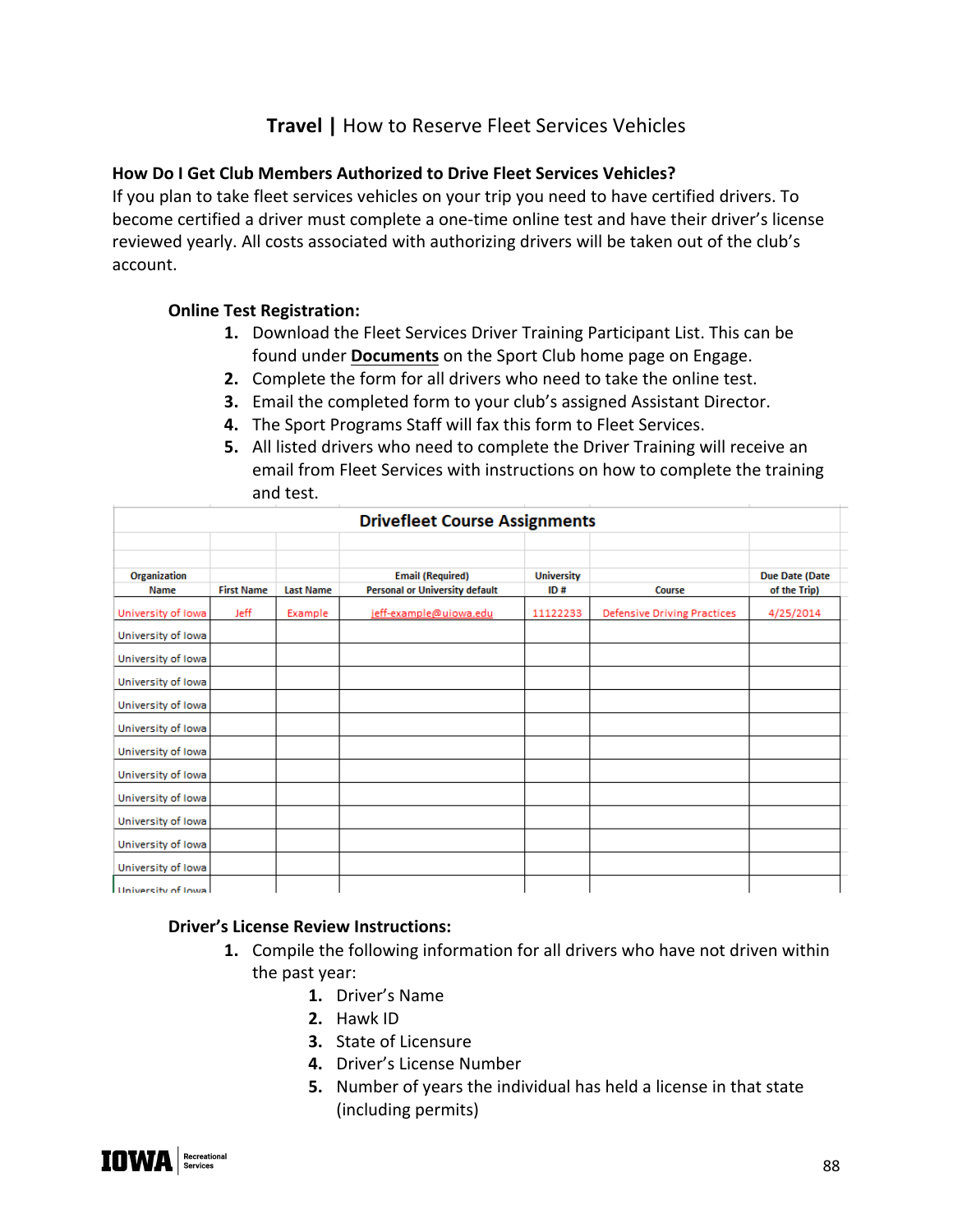- **2.** Email the above compiled information to your club's assigned Assistant Director.
- **3.** The Sport Programs Staff will enter the information into the Driver License Review System.
- **4.** Driver's that need to be reviewed will receive an email requesting permission to check their license history.
- **5.** The Sport Programs Staff will forward the emails from Fleet Services to the club's Travel Officer informing whether a driver has been authorized based on the review system.

# **How do I Properly Complete a Fleet Services Vehicle Request?**

In order to make a Fleet Services Request, you must contact your club's assigned Assistant Director. A meeting with your Assistant Director will need to be scheduled to complete the *Requisition Form*. This must be done at least two weeks prior to your trip, but further in advance is ideal. Below are explanations of the fields required to be completed for a *Fleet Services Requisition Form.*

# **General Trip Information**

**Vehicle will be picked up:** This is the date and time you plan to pick a vehicle up from the Fleet Services lot. The time must be during Fleet Services operation hours (7:00 AM – 6:00 PM Monday- Friday; 9:00-11:00 AM on Saturdays).

**Vehicle will be returned:** The date and time you plan to drop the vehicle back off at Fleet Services following your trip. This time can be outside of Fleet Services operation hours.

**I will be leaving my personal vehicle at the pickup location:** If you want to leave your own personal vehicle at the Fleet Services lot during your trip so you have transportation to and from the lot, you may do so. Make sure to select "yes" in response to this question as your car will be ticketed and towed if Fleet Services is unaware you are leaving your personal vehicle.

**Destination:** List the City and State where you are traveling to for the trip. If you are traveling to multiple locations on the same trip, enter the furthest destination.

**Purpose:** List your Sport Club name and what you are doing on the trip. Ex: Women's Volleyball Tournament at Purdue or Judo Seminar at Iowa State.

**I would like a GPS Navigation Assistance Device:** If you do not want to use your personal phone as a GPS, you can rent a GPS through Fleet Services. If you want to rent a GPS, select "Yes". If you do not need a GPS, select "No".

**I would like an IPASS transponder:** If you are traveling through, or to, the Chicago area, you may want to consider renting an IPASS. This will let you through the tolls without stopping and paying for them out of pocket. You will be charged \$5 for the IPASS plus the cost of tolls. If you want to rent an IPASS, select "Yes". If you do not need an IPASS, select "No".

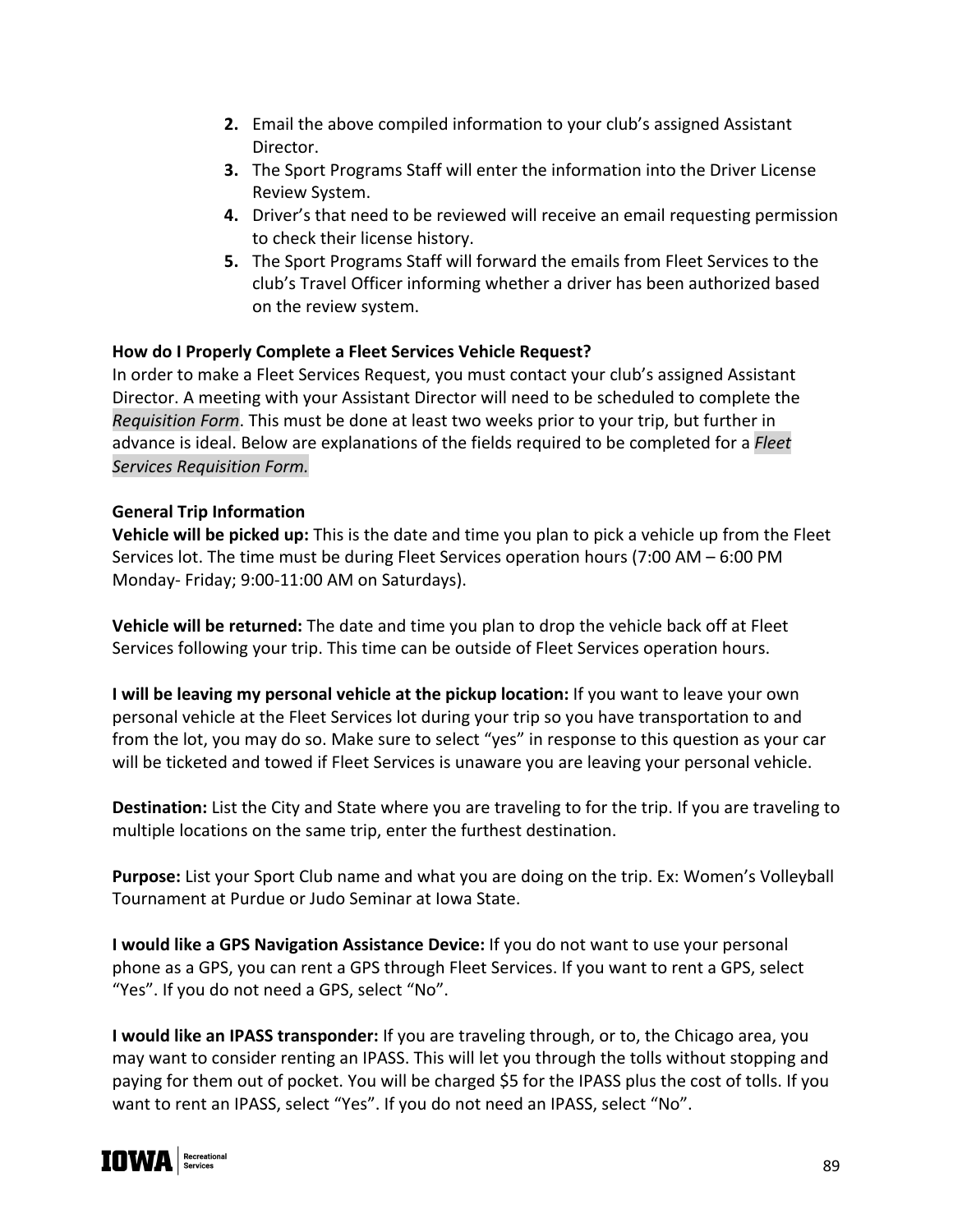**Type of Vehicle Request:** Select what type of vehicle you want to rent for the trip – Mid-Sized Sedan (5 passenger), Mini-Van (7 Passenger), Cargo Van (2 passenger), Large SUV (7-8 passenger) Pickup (3 passenger). The number of passengers listed by each vehicle type includes the driver.

**I will be hauling a trailer with this vehicle:** Larger vehicle selections to the previous question will prompt this question. If you plan to haul a trailer, additional questions about trailer dimensions and weight will be asked. Most clubs will answer "No" to this question.

#### **Driver #1 Information**

**Driver Type:** Select type of driver from the drop-down list. All students driving for Sport Club purposes are considered "Non-Employee Students". If you plan to have a coach drive, you will select "Other". Selecting "Other" will require you to include additional information, so it is best to use student drivers.

**ID/Name:** Click the "Driver Search" button. Enter the Last Name and First Name of your driver and click "Search". If your drivers are already certified and in the Fleet Services system, they will pop up from the search. Select "Choose this User". If you cannot find the driver in the system, you will need to complete the Driver Authorization process detailed in the previous pages of the Travel section of this Guidebook.

**How old is the driver:** Select the correct age of the driver using the drop-down list.

**D/L# -** This field may auto populate from selecting the driver in the system previously. If not, you will need to correctly enter the person's driver's license number.

**D/L State –** This field may also auto populate. If not, you will need to correctly select the person's state of licensure.

# **Driver #2 Information**

After completing the Driver Info #1 section CLICK THE ADD DRIVER BUTTON found right above to create fields for entering information for your mandatory second driver. Complete the fields the same as above. If you need a 3<sup>rd</sup> driver, click the Add Driver button to create fields for Driver #3.

#### **Passenger Information**

**Number of Passengers –** Enter the number of passengers not including the drivers you have listed above. Ex: In a five passenger vehicle with two drivers and three non-drivers, you will enter "3" into this field.